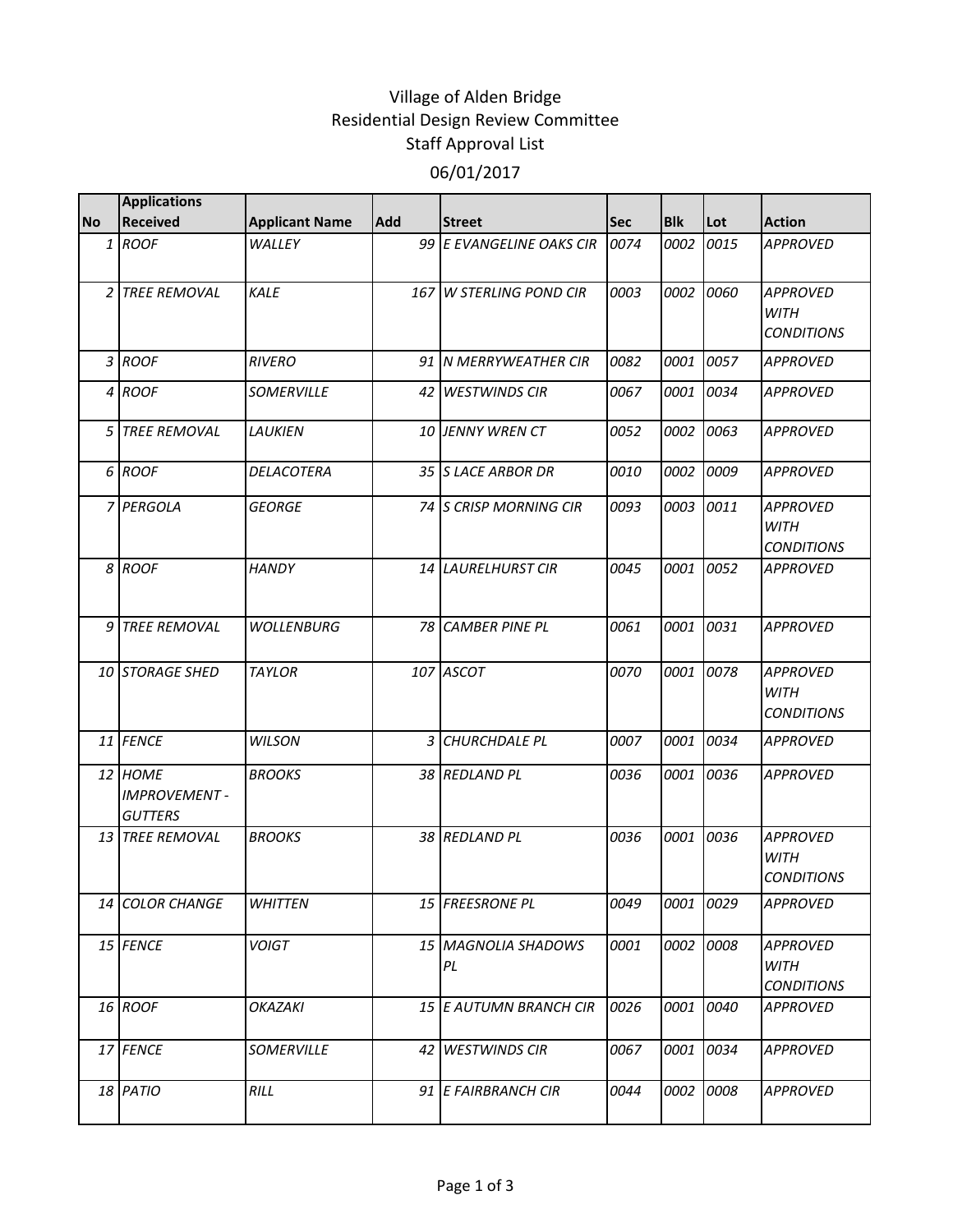## Village of Alden Bridge Residential Design Review Committee Staff Approval List 06/01/2017

|           | <b>Applications</b>    |                       |                 |                              |            |            |           |                                                     |
|-----------|------------------------|-----------------------|-----------------|------------------------------|------------|------------|-----------|-----------------------------------------------------|
| <b>No</b> | <b>Received</b>        | <b>Applicant Name</b> | <b>Add</b>      | <b>Street</b>                | <b>Sec</b> | <b>Blk</b> | Lot       | <b>Action</b>                                       |
|           | 19 COLOR CHANGE        | <b>MILLER</b>         | 91              | <b>GLENTRACE CIR</b>         | 0056       | 0002       | 0003      | <b>APPROVED</b>                                     |
|           | 20 ROOF                | <b>JONES</b>          | 15 <sup>1</sup> | <b>WILD COLT PL</b>          | 00009      | 0003       | 0019      | <b>APPROVED</b>                                     |
|           | 21 FENCE               | <b>SPAFFORD</b>       |                 | 98 SUNLIT GROVE ST           | 0035       | 0002       | 0015      | <b>APPROVED</b>                                     |
|           | 22 ROOF                | <b>CALVETTI</b>       |                 | 38 JUNIPER GROVE PL          | 0044       | 0001       | 0014      | <b>APPROVED</b>                                     |
|           | 23 SWIMMING POOL       | <b>REHTMEYER</b>      |                 | 151 W BRISTOL OAK CIR        | 0011       | 0001       | 0007      | <b>APPROVED</b><br><b>WITH</b><br><b>CONDITIONS</b> |
|           | 24 ROOF                | <b>BERG</b>           |                 | 10 SONNET GROVE CT           | 0018       | 0001       | 0021      | <b>APPROVED</b>                                     |
|           | 25 COLOR CHANGE        | <b>INFANTE</b>        |                 | 69 SUGAR COVE CT             | 0059       | 0001       | 0038      | <b>APPROVED</b>                                     |
|           | 26 COLOR CHANGE        | <b>BALFOUR</b>        |                 | 19 OWLS COVE PL              | 0006       | 0004       | 0023      | <b>APPROVED</b>                                     |
|           | 27 FENCE               | <b>EUDY</b>           |                 | 15 CLINGSTONE PL             | 0050       | 0001       | 0076      | <b>APPROVED</b>                                     |
|           | 28 COLOR CHANGE        | <b>BROOKS</b>         |                 | 38 REDLAND PL                | 0036       | 0001       | 0036      | <b>APPROVED</b>                                     |
|           | 29 FENCE               | <b>SMITH</b>          |                 | 83 MYSTIC ARBOR PL           | 0010       | 0001       | 0008      | <b>APPROVED</b>                                     |
|           | 30 TREE REMOVAL        | <b>HORNER</b>         | 31 <sup>1</sup> | <b>VALLEY MEAD PL</b>        | 0076       | 0001       | 0031      | <b>APPROVED</b><br><b>WITH</b><br><b>CONDITIONS</b> |
|           | <b>31 TREE REMOVAL</b> | <b>BRAND</b>          |                 | <b>161 S HOLLYLAUREL CIR</b> | 0016       | 0002       | 0008      | <b>APPROVED</b><br><b>WITH</b><br><b>CONDITIONS</b> |
|           | 32 FENCE               | <b>STARK</b>          |                 | 6 S MANORCLIFF PL            | 063        | 0001       | 0007      | <b>APPROVED</b>                                     |
|           | 33 TREE REMOVAL        | LARGEN                |                 | 82 N LINTON RIDGE CIR        | 0034       | 0001       | 0016      | <b>APPROVED</b>                                     |
|           | 34 COLOR CHANGE        | <b>HOLDINGS</b>       |                 | 167 S BROOKSEDGE CIR         | 0058       |            | 0003 0009 | <b>APPROVED</b>                                     |
|           | 35 TREE REMOVAL        | <b>SMITH</b>          |                 | 83 IN BETHANY BEND CIR       | 0036       | 0003       | 0001      | <b>APPROVED</b>                                     |
|           | 36 TREE REMOVAL        | <b>ORR</b>            |                 | 73 W NIGHT HERON PL          | 0002       | 0001       | 0007      | <b>APPROVED</b>                                     |
|           | 37 SWIMMING POOL       | <b>GIBSON</b>         |                 | 67 E WHISTLERS BEND CIR      | 0081       | 0002       | 0018      | <b>APPROVED</b><br><b>WITH</b><br><b>CONDITIONS</b> |